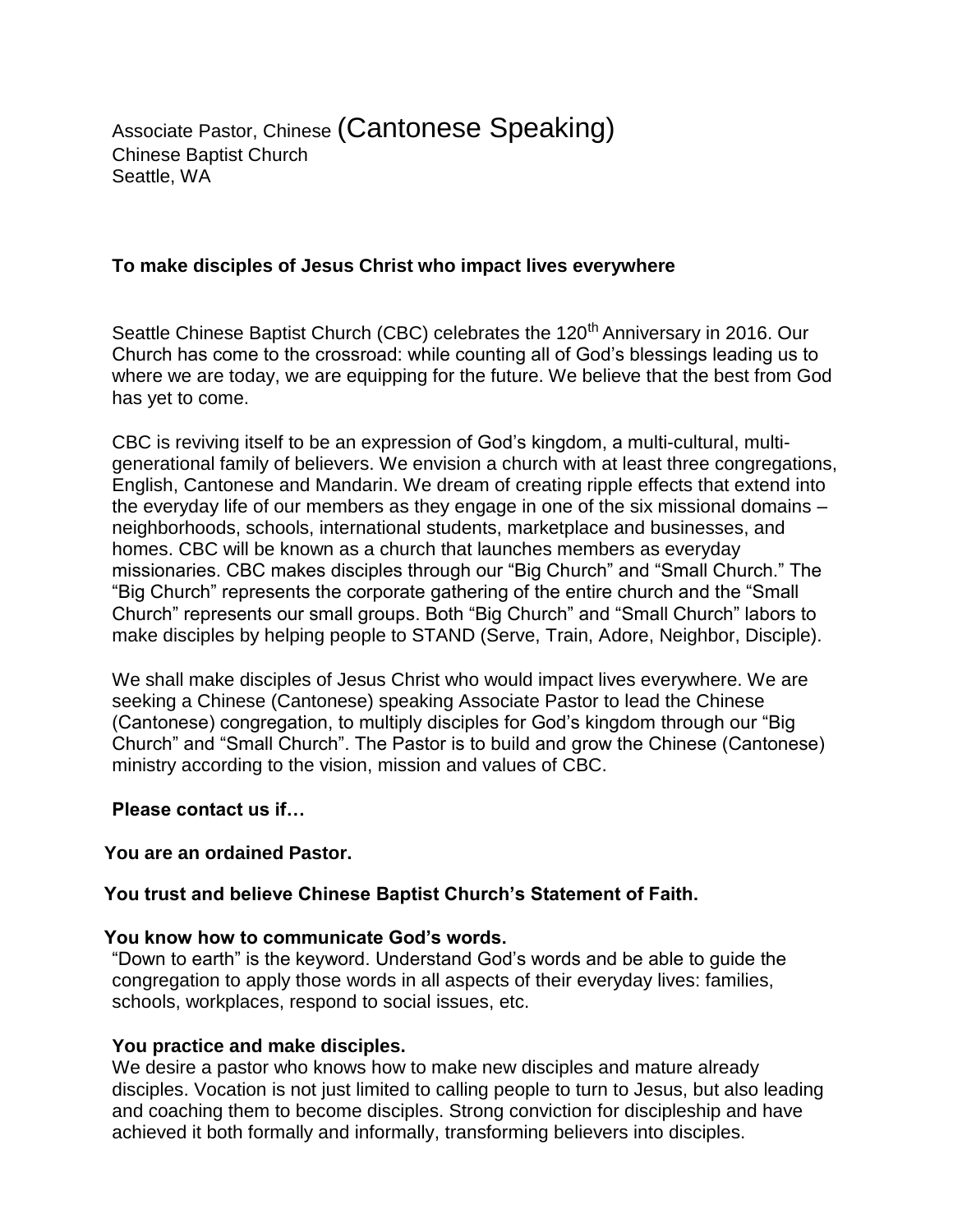## **You are both a shepherd and a servant.**

Be a spiritual guidance to the congregation. Have a humble heart and lead by example in personal, family and ministry life.

# **You have a strategic mindset.**

Responsible for strategic planning and staff coordination in the execution of CBC's mission. Monitor the spiritual pulse of the congregation and ensure staffing, facilities and programs etc., are effectively aligned with strategic goals.

## **You motivate and encourage others.**

Able to delegate responsibilities to others and provide supervision. Sensitive to others' gifts and encourage them to step out from their comfort zones. Look for the best but allow rooms for mistakes. Mentor staff and lay leaders in their respective areas of ministry.

# **You speak Cantonese, English and Mandarin.**

Not only is a must to be fluent in speaking Cantonese and writing Chinese, but also be able to use conversational English to work together with staff and members from the English congregation. With our recently established Mandarin speaking fellowship, it is essential to support the fellowship until a mandarin speaking pastor is among us.

# **You have formal theology/divinity training.**

Graduated with a degree in Divinity or equivalent, from a recognized accredited seminary.

# **You have served at a Chinese Church in North America.**

A minimum of 3 or more years of pastoral experience ministering mid-size churches, preferably in North America. Understand both Chinese and Western culture. Sensitive to ministry in a multi-generational and multicultural environment.

### **Teamwork is your style.**

A team player who listens well yet expresses your thoughts. An accountable person to other team members, respect and submit to them.

### **You understand different life stages.**

Understand the challenges of being a Christian in North America and be able to minister families with different social backgrounds at various stages of life.

### **You are not afraid of conflict.**

Confident to handle disagreements and inadvertent comments. Resolve conflicts with well communication skills and even turn conflicts into positive outcomes if possible.

### **You have a sense of humor :)**

Shepherding is a heavy duty and demanding mission. Being passionate can drive you forward, but there are definitely moments of failure. The sense of humor would help yourself to overcome the down moments, to sail longer and further.